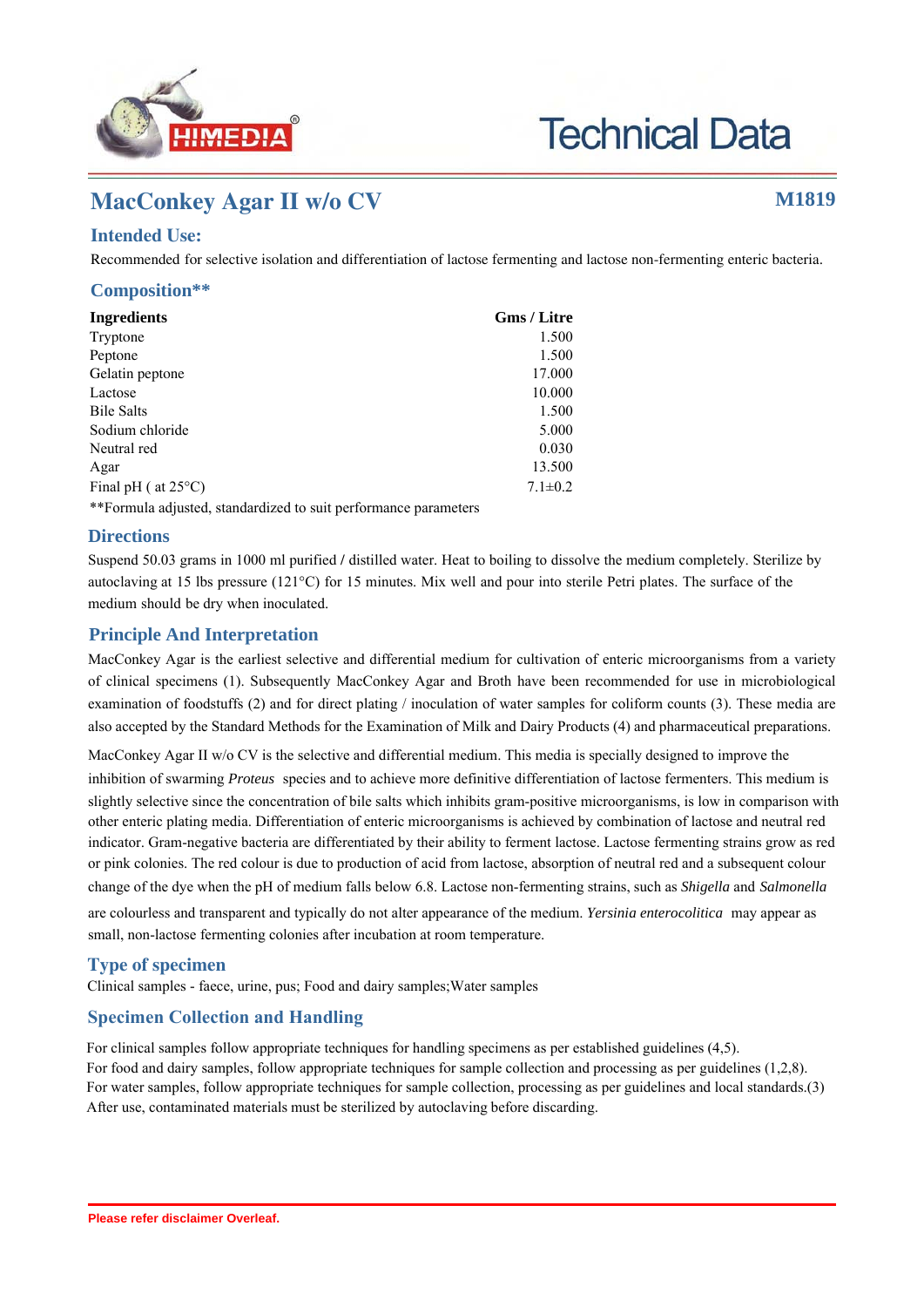## **Warning and Precautions :**

In Vitro diagnostic Use only. Read the label before opening the container. Wear protective gloves/protective clothing/eye protection/ face protection. Follow good microbiological lab practices while handling specimens and culture. Standard precautions as per established guidelines should be followed while handling clinical specimens. Safety guidelines may be referred in individual safety data sheets

#### **Limitations :**

1. It is a selective medium, it is less inhibitory than MacConkey Agar, allowing gram-positive organisms to grow.

2. Further biochemical and serological tests must be carried out for further identification.

## **Quality Control**

#### **Appearance**

Light yellow to pink homogeneous free flowing powder

#### **Gelling**

Firm comparable with 1.35% Agar gel.

#### **Colour and Clarity of prepared medium**

Red with purplish tinge clear to slightly opalescent gel forms in Petri plates.

#### **Reaction**

Reaction of 5.00% w/v aqueous solution at  $25^{\circ}$ C. pH :  $7.1\pm0.2$ 

#### **pH**

#### 6.90-7.30

#### **Cultural Response**

Cultural characteristics observed after an incubation at 35-37°C for 18-24 hours.

| Organism                                    | <b>Inoculum</b><br>(CFU) | Growth       | <b>Recovery</b> | <b>Colour of</b><br>colony           |
|---------------------------------------------|--------------------------|--------------|-----------------|--------------------------------------|
| Escherichia coli ATCC<br>25922              | 50-100                   | luxuriant    | $>=50%$         | pink to red with<br>bile precipitate |
| Enterobacter aerogenes<br><b>ATCC 13048</b> | 50-100                   | luxuriant    | $>=50%$         | pink to red                          |
| Enterococcus faecalis ATCC 50-100<br>29212  |                          | fair to good | 30-40%          | pale pink to red                     |
| Proteus vulgaris ATCC<br>13315              | 50-100                   | luxuriant    | $>=50%$         | colourless                           |
| Salmonella Paratyphi A<br><b>ATCC 9150</b>  | 50-100                   | luxuriant    | $>=50%$         | colourless                           |
| Shigella flexneri ATCC<br>12022             | 50-100                   | fair to good | 30-40%          | colourless                           |
| Salmonella Paratyphi B<br>ATCC 8759         | 50-100                   | luxuriant    | $>=50%$         | colourless                           |
| Salmonella Enteritidis ATCC50-100<br>13076  |                          | luxuriant    | $>=50%$         | colourless                           |
| Salmonella Typhi ATCC<br>6539               | 50-100                   | luxuriant    | $>=50%$         | colourless                           |
| Staphylococcus aureus<br>ATCC 25923         | $>=104$                  | inhibited    | $0\%$           |                                      |
| Escherichia coli ATCC 8739 50-100           |                          | luxuriant    | $>=50%$         | pink to red with<br>bile precipitate |
| Staphylococcus aureus<br>ATCC 6538          | $>=104$                  | inhibited    | 0%              |                                      |
| Salmonella Typhimurium<br><b>ATCC 14028</b> | 50-100                   | luxuriant    | $>=50%$         | colourless                           |
| Staphylococcus aureus<br><b>NCIMB 9518</b>  | $>=104$                  | inhibited    | $0\%$           |                                      |
| Escherichia coli NCTC 9002 50-100           |                          | luxuriant    | $>=50%$         | pink to red with<br>bile precipitate |